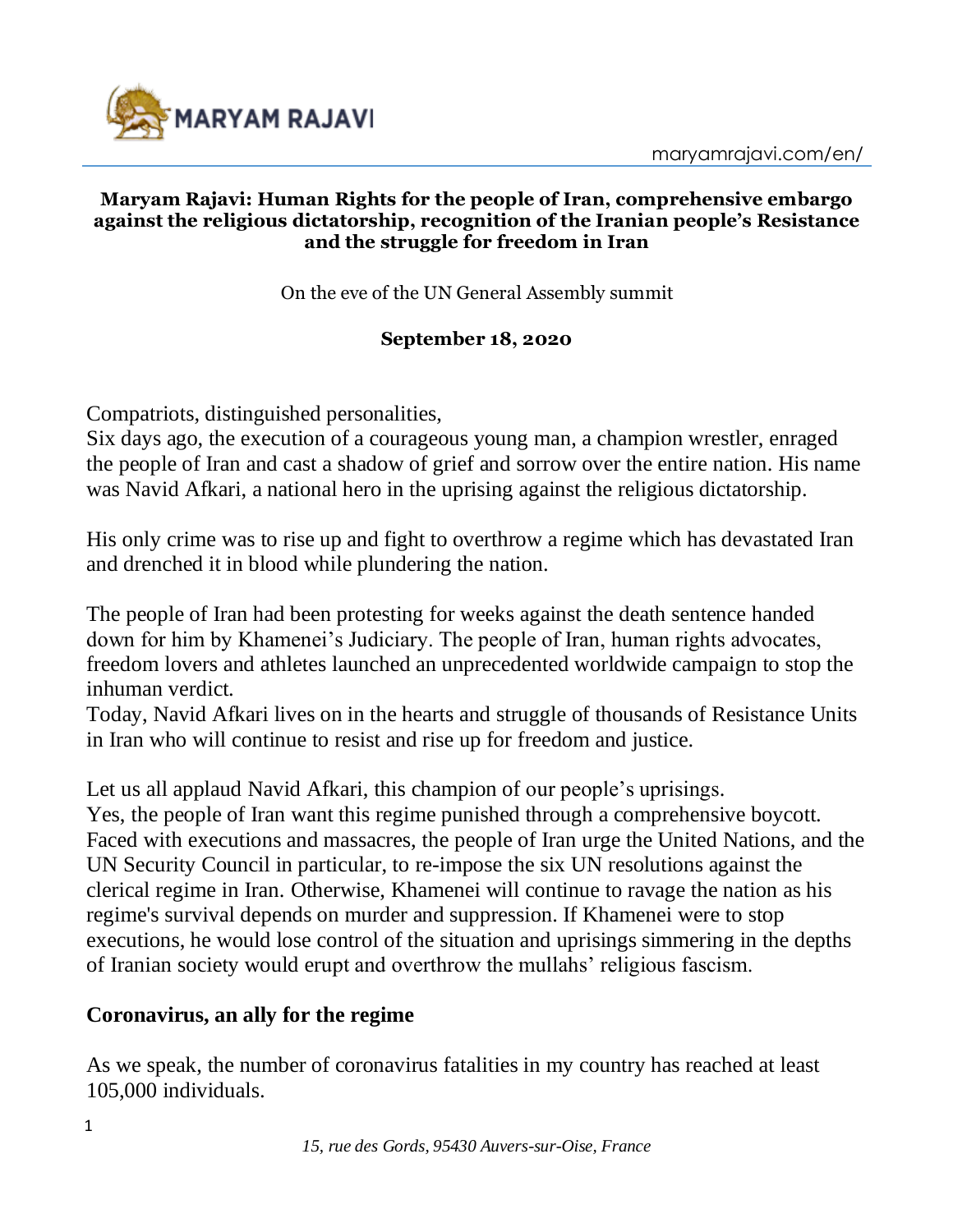Just as is the case with executions and carnage, the mullahs' regime ranks first in the rate of per capita coronavirus fatalities in the world.

Three days ago, the deputy Minister of Health admitted: "This is no longer a metaphorical wave… We are now stuck in a stormy ocean." He went on to add: "The number of coronavirus cases in Tehran had increased from 900 to 1,800 per day."

The president of the Medical Sciences University of Qom also asserted: "The status of this province has surpassed a super crisis."

No one initially believed that the clerical regime had deliberately shot down the Ukrainian airliner when it first happened. Likewise, it is hard to believe that Khamenei and Rouhani are deliberately sending people to their deaths by exposing them to the coronavirus. But they have in fact adopted the strategy of causing mass human casualties to protect their regime from the Iranian people's protests and from the danger of being overthrown.

The value of assets amassed by institutions and foundations controlled by Khamenei amounts to more than one trillion dollars. All these properties, assets and resources belong to the people of Iran but so far, not a cent of it has been allocated to their health and medical care.

Initially, it was announced that a billion Euros from the National Development Fund would be allocated to health and medical care and to combat the coronavirus. However, the regime's Health Minister revealed that they had received less than onethird of this budget. This is why they do not pay nurses and medical staff even as a considerable number of them have lost their lives to the virus.

The coronavirus is the mullahs' strongest ally; imprisonment and executions are their most essential instruments of power; and the Islamic Revolutionary Guard Corps (IRGC) is the most reliable killing machine to prop up their rule.

Addressing the regime's officials, Massoud Rajavi, the Iranian Resistance Leader, has said: "If you do not intend to crack down on the public, stoke wars and export terrorism, one army should be sufficient for you. Do not impose the astronomical expenses of the IRGC on the people of Iran. Dissolve the IRGC and spend the money used for its expenses on health and medical care instead, and pay the salaries of nurses, workers, teachers and public sector employees."

Today, the most impactful and profitable sectors of Iran's industries, mines, communications, banks and construction companies are exclusively owned by Khamenei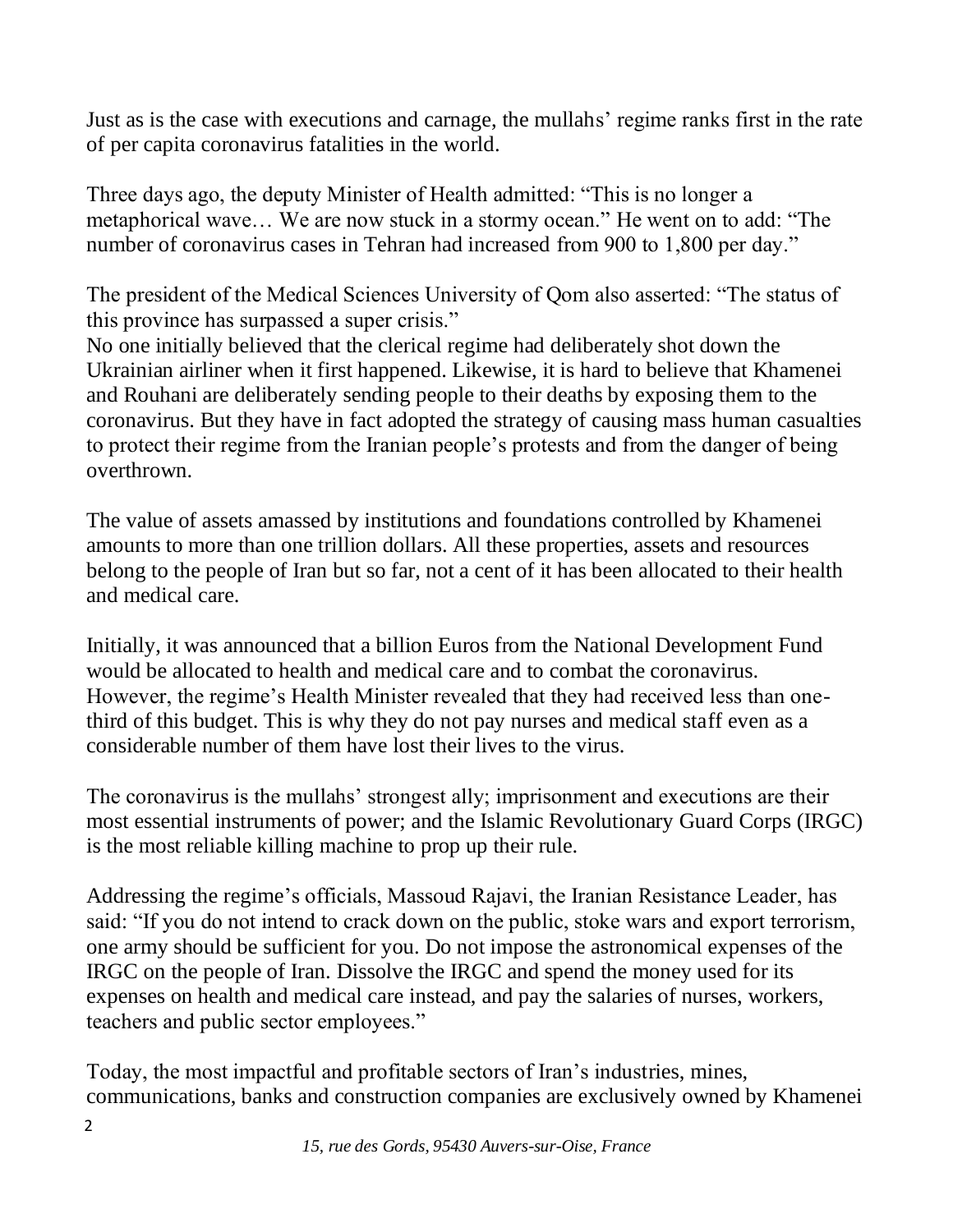and the IRGC. Their wealth surpasses one trillion dollars. Every year, due to pervasive corruption and plunder in the mullahs' regime and the IRGC, tens of billions of dollars are taken out of the country.

Members of the mullahs' parliament estimate that the IRGC has spent up to 30 billion dollars on its war operations in Syria. The actual figures are of course several folds higher. The IRGC additionally spends exorbitant sums of money on the Lebanese Hezbollah, Kata'eb in Iraq, the Ansarallah (Houthi) militia in Yemen and other proxy groups.

# **The Iranian people's demands**

On the eve of the UN General Assembly summit and on behalf of the Iranian people and Resistance, I would like to draw the attention of all governments and international bodies to three fundamental issues:

First, a reminder of the fact that the clerical regime is at war with the people of Iran and with the world community.

Second, the imperative to stop the wrongheaded international policies that practically aid the murderers of the people of Iran, allowing the religious fascism to violate the rights of the people of Iran and spread war and terrorism in the Middle East.

And third, a call for the adoption of a three-pronged policy vis-à-vis the mullahs' regime in Iran comprised of: human rights for all Iranians, comprehensive boycott of the mullahs' religious dictatorship; and recognition of the Iranian people's Resistance as well as the struggle in Iran to overthrow the mullahs and achieve freedom for the Iranian people.

As for the first issue, namely the regime's war on the people of Iran and the international community, please consider the developments that unfolded over the past three years: Since the uprising in December 2017-January 2018, when Iranian society entered a new phase of uprisings, the regime stepped up its crimes and adventures in three dimensions: First, escalation of the public crackdown, including the slaughter of an upwards of 1,500 young people and teenagers in the November 2019 uprising and a widespread arrest and torture of the detainees.

The regime has been executing prisoners on political charges, including *Moharebeh* (waging war on God), rebellion, and participating in the uprisings. A number of prisoners are currently on death row in Dastgerd Prison of Isfahan, the Great Tehran Penitentiary, the Central Prison of Mashhad (Vakilabad), the Gohardasht Prison of Karaj, the Shaiban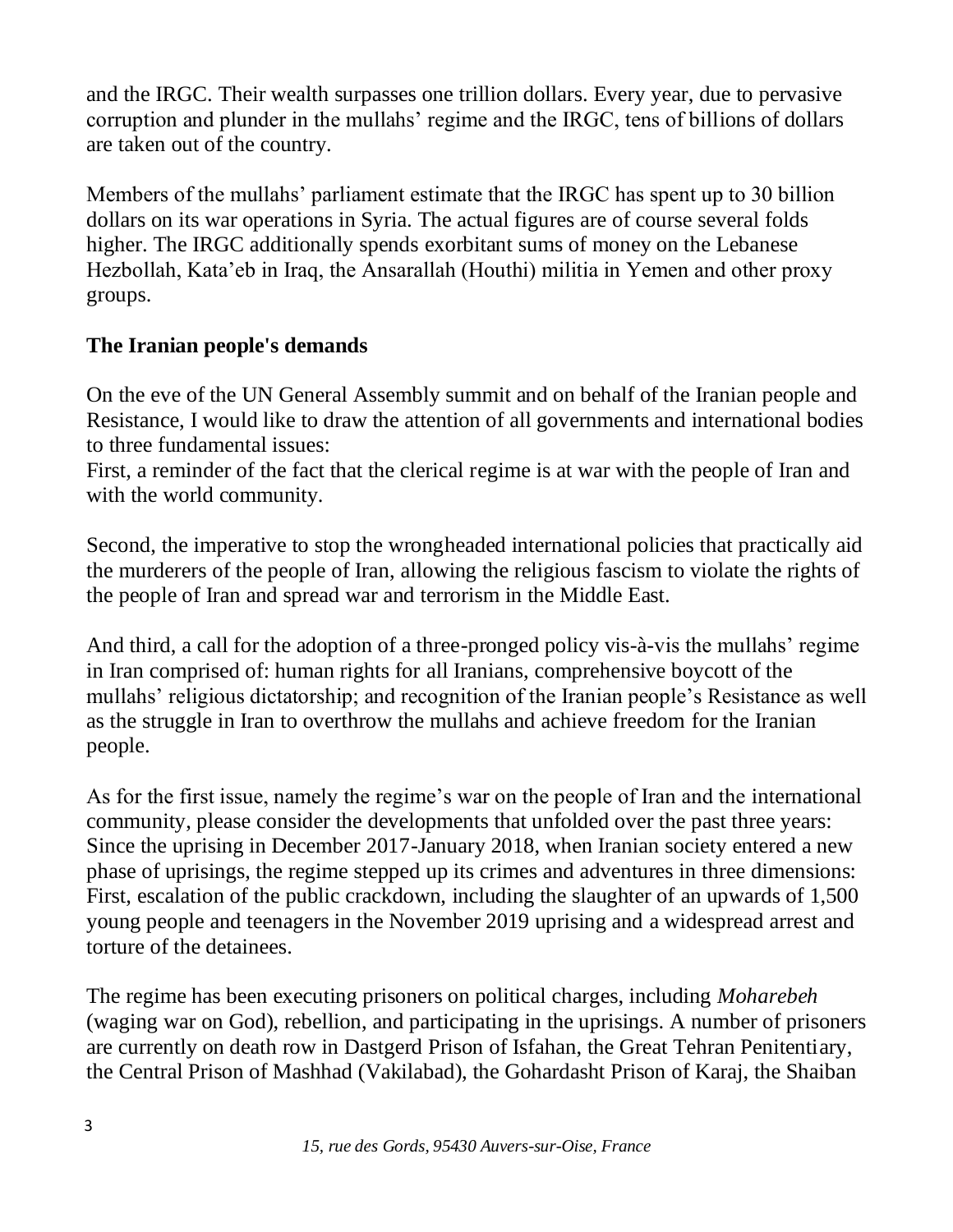Prison of Ahvaz, the prisons of Urmia, Khorramabad and Sanandaj, as well as a number of supporters of the PMOI/MEK in Evin Prison in Tehran.

The second dimension involves the regime's attacks on vessels and oil tankers in international waters, launching missiles on oil installations and the airport in Saudi Arabia, and missile attacks on U.S. forces in Iraq.

And the third dimension involves the regime's demonization campaign and escalation of terrorist plots against the PMOI/MEK and the Iranian Resistance, as well as against other opponents in different countries.

## **Fellow compatriots, distinguished guests,**

The experience of the past 40 years of the clerical regime's rule in Iran has shown that it has continued its rule by committing 120,000 executions on political grounds, including the 1988 massacre of 30,000 political prisoners, 90 percent of whom belonged to the PMOI/MEK. The regime has been condemned 66 times so far by the UN General Assembly as well as in the Human Rights Commission and Council for its gross human rights violations. The mullahs hold the world record in this regard just as they do with regards to terrorism, the reach of which expands from Baghdad and Beirut to Buenos Aires.

As you are aware, the Iranian Resistance has been exposing the regime's secret nuclear, missile and chemical projects since three decades ago. We seek a non-nuclear Iran that can live in peace and solidarity with its neighbors.

# **Damaging western policies**

### Dear friends,

At this point, allow me to recall the devastating consequences of the policies which have aided the clerical regime in continuing its crimes by emboldening and granting them immunity.

They include the political and financial concessions unjustifiably granted to the regime in the 2015 nuclear agreement (JCPOA); the freezing of six UN resolutions and lifting the sanctions in favor of the mullahs; and the opposition to the extension of the arms embargo against the regime.

I must emphasize that any government coveting for deceitful inducements from the clerical regime would be nourishing a viper in their bosom.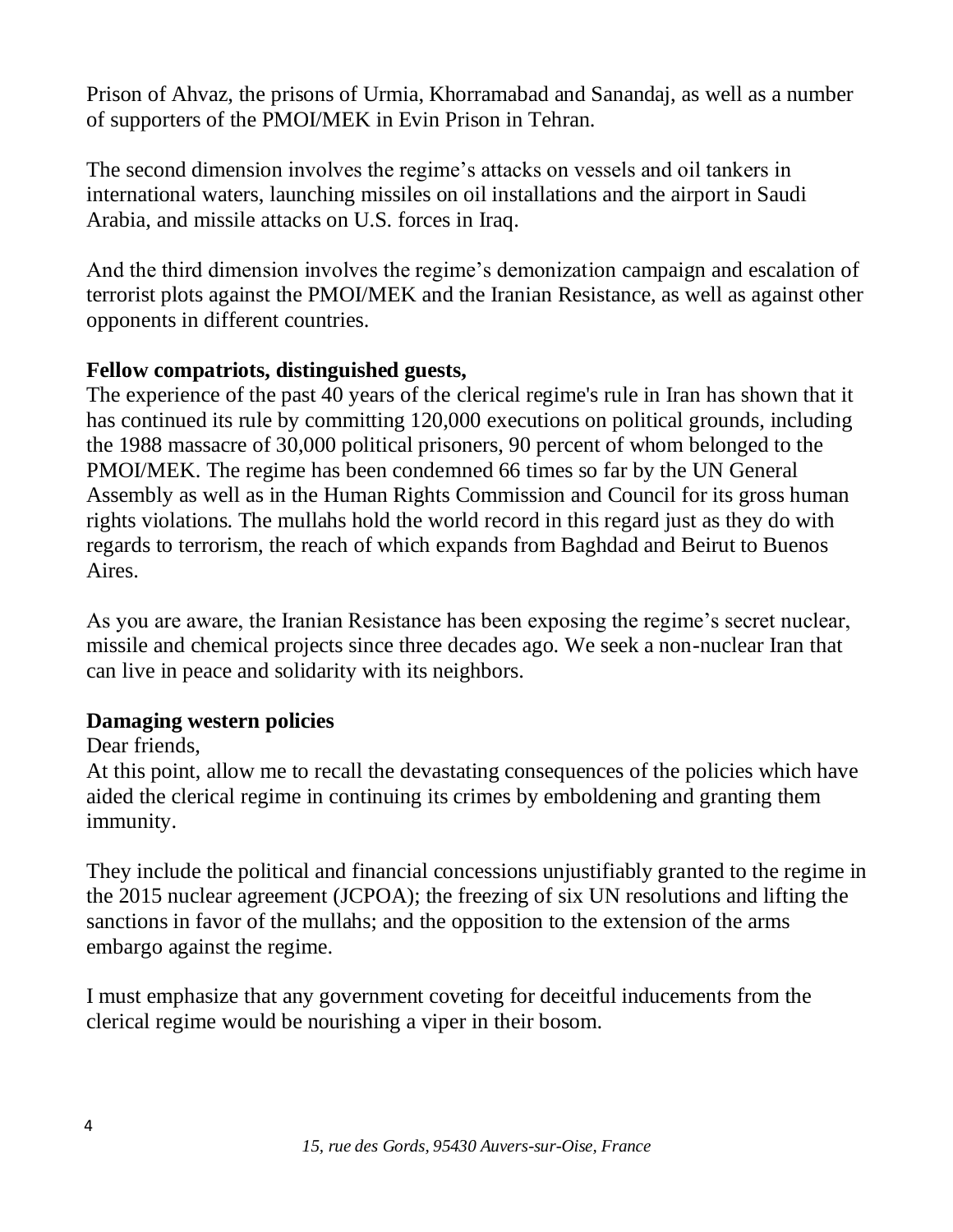It is a mistake to think that a reduction of international sanctions will result in the regime abandoning its belligerence. Ironically, it was under the auspices of the JCPOA that the Iranian regime's terrorism ravaged Europe.

Recently, in an article published by Le Figaro, the U.S. Secretary of State rightly pointed out that the Iranian regime answered the West's appeasement with bloodshed and belligerence. He further noted that the policy of appeasement had no benefit and it advanced the Iranian regime's grand strategy. He reminded that the people of Iran are the primary victims of the savagery of this regime and that the regime's security forces had killed some 1,500 protesters over the past year alone.

Yes, the Iranian Resistance was the first to warn that giving concessions to the mullahs would embolden them even more.

Ten years ago, in a speech at the European Parliament in Brussels on January 25, 2011, and before the slaughter of Ashraf residents on April 8, 2011, I pointed out that giving concessions to this regime, like feeding the crocodile, has made them greedier.

Now, after a decade, consider the outcome:

For the first time in Europe's modern history, we see a diplomat who had delivered a bomb to the terrorists was arrested in Germany. He has been jailed in Belgium for the past two years. Just imagine what would have happened if this bomb had exploded at our gathering in Villepinte near Paris.

In addition, another seven of the regime's diplomats have been expelled over the past two years from France, Albania, and the Netherlands.

On the other hand, the Iranian people's uprisings – from December 2017 to November 2019 and January 2020 – have dispensed with all illusions about the stability of the clerical regime.

Today, the regime is at its weakest point ever. In such circumstance, giving assistance to the mullahs will only increase the pain and suffering of the people of Iran, but of course, would not be able to save the regime from its certain downfall.

# **Navid Afkari's final message**

So, I would like to repeat and reiterate for the nth time the demand of the Iranian people:

- − Human rights for the people of Iran
- − Comprehensive sanctions against the religious dictatorship
- − And recognition of the Iranian people's Resistance and the struggle for freedom in Iran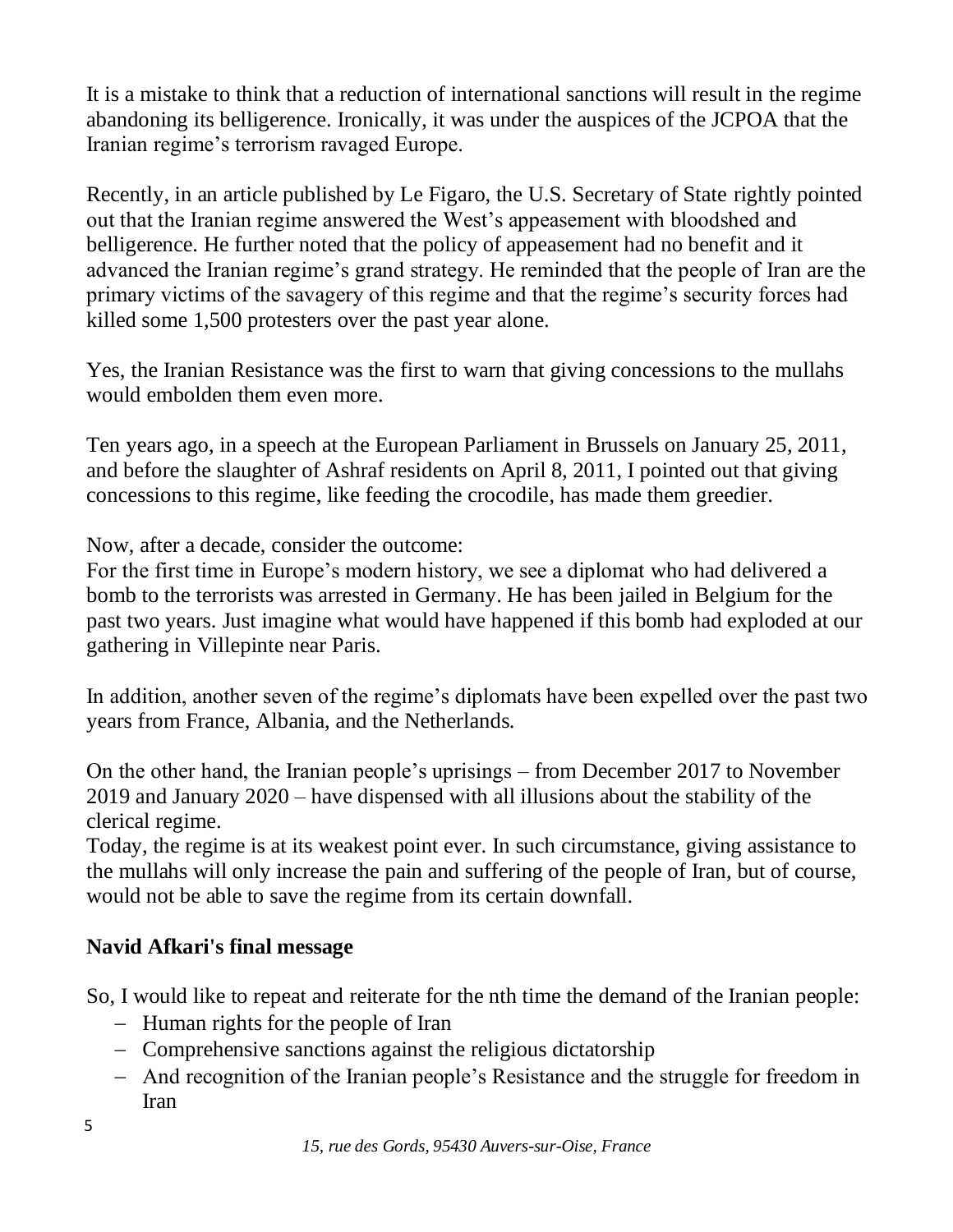With regards to human rights, I would like to draw the attention of all governments, and especially the United Nations, to the report released by Amnesty International.

Amnesty International points to "mass arrests, disappearances and torture" of protesters during the November 2019 uprising and adds that the mullahs deliberately used lethal weapons, and arrested in the span of only a few days more than 7,000 men, women and children between 10 and 18 years of age.

Indeed, why is it that the United Nations and the Security Council do not address the catastrophes that unfolded on direct orders by Khamenei in the days ensuing the November 2019 uprising?

Why is it that the United Nations and the Security Council do not compel the clerical regime to admit international delegations to visit Iranian prisons and prisoners, particularly the detained protesters?

Currently, a number of prisoners supporting the PMOI/MEK have been convicted of *Moharebeh* (waging war on God) and sentenced to death by the Evin Courthouse. They are in danger of execution. I urge the world public and the United Nations to take immediate action to save their lives.

The dossiers of the 1988 massacre and the massacre of protesters in November 2019 must be referred to the UN Security Council. It is time to stop granting immunity to Khamenei and other regime leaders and officials. They must face justice.

As for sanctions, I must reiterate that the people of Iran were attacked and slaughtered last November for protesting against gasoline price hikes. They want the pipelines that fuel the mullahs' killing machine and terrorism to be destroyed.

According to official reports, billions of dollars of oil revenues disappear every year. In other words, they end up in the coffers of Ali Khamenei.

What we say is this: Boycott the clerical regime. Boycotting the regime helps the fight against terrorism, against suppression and against corruption. But every single dollar given to the regime will turn into a bullet that is fired into the hearts of youths in Iran, Iraq, Syria and Yemen.

Our people do not want uranium enrichment plants. Neither do they want a ballistic missiles program, or the regime's criminal wars in Syria, Iraq, Yemen and Lebanon.